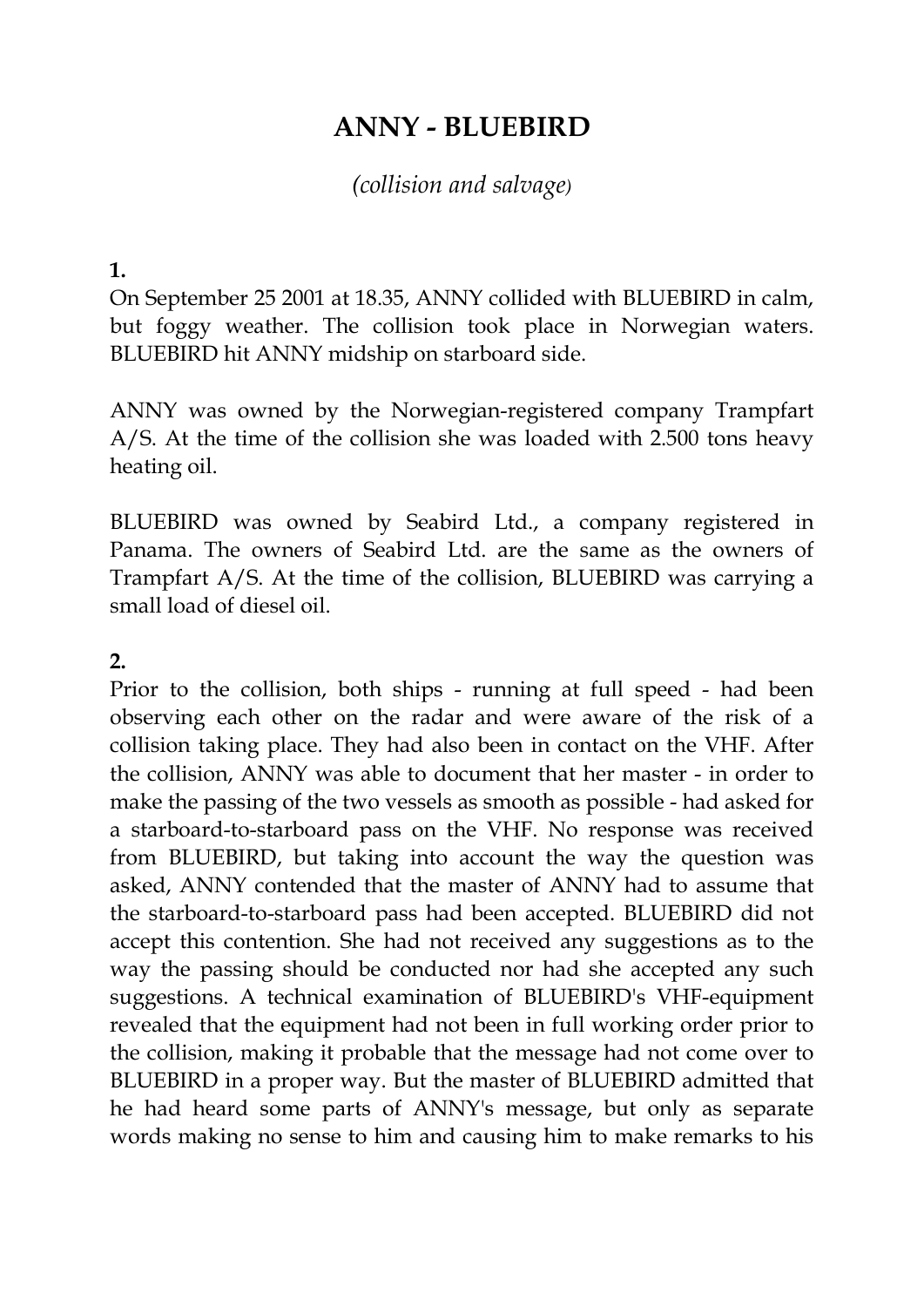first mate as to the fluency of ANNY's master in English. He had, however, asked ANNY to increase the volume on her VHF.

Question 1: Is this a no fault collision, or is ANNY or BLUEBIRD or both of them to be blamed for the collision?

Question 2: Assuming that both of the vessels are to be blamed for the collision, how would you distribute fault between them?

**3.**

As a result of the collision, BLUEBIRD suffered minor damages above the water line, and was still fully navigable. ANNY was worse off. The starboard side of the vessel was torn, and oil immediately ran out from two of the wing tanks. Her main machinery was out of operation and it was a significant danger that more oil would be spilled. In case of harsh weather, there was a real danger that ANNY might get lost.

Immediately after the collision, weather reports were obtained. The forecast said that within 5-6 hours, wind near gale force was to be expected. A tug was requested, but it turned out that the nearest tug would need about 10 hours to reach the scene of the collision. The master of ANNY feared that this might be too late, and suggested to his owners that the remaining oil on board should be transferred to BLUEBIRD, if possible. The owners of ANNY, having contacted their insurers, agreed to this at 19.45. BLUEBIRD accepted the proposition, but made the reservation that her owners at a later stage might come back to whether the transfer of oil should be regarded as salvage. The transfer took place under difficult conditions due to increasing wind, but was completed at 23.05. At 23.30, the wind was so harsh that it would have been impossible to continue the transfer at that time.

Question 3: Is BLUEBIRD entitled to a salvage award for having salved ANNY's cargo of oil?

Question 4: Is BLUEBIRD entitled to a salvage award regarding the salvage of ANNY?

In discussing this question, the following contentions from the parties should be taken into consideration: ANNY contended that if BLUEBIRD was to be blamed for the collision, wholly or partly, she was not entitled to any award. ANNY and her insurers also contended that in any case,